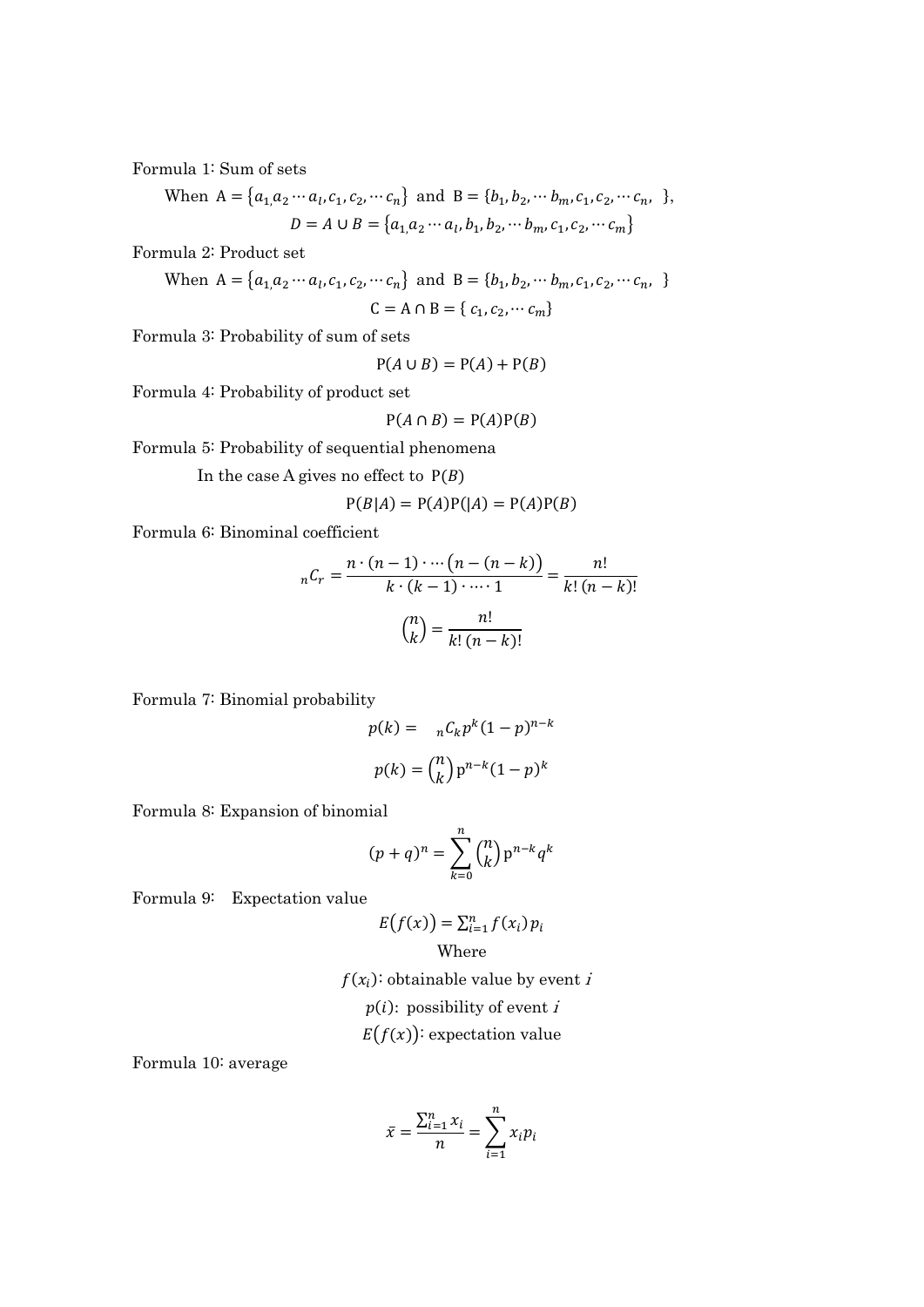## $\bar{x}$  average of x

## $p_i$ : probability of  $i$

Formula 11: Sum of square of the distance of data from average (SS).

$$
SS = \sum_{i=1}^{n} (x_i - \bar{x})^2
$$

 $\bar{x}$  average of data

: number of data

Formula 12: Logarithm of binomial coefficient

$$
\log W(x) = \log(n!) - \log(x!) - \log(n-x)! + k \log(p) + (n-x) \log(q)
$$

Formula 13: Simplified calculation of variance

$$
V_x = E(x^2) - E(x)^2
$$
  

$$
V_x
$$
: variance of x

Formula 14: Quadratic moment of sample average around average of parent population

$$
E((M - \mu)^2) = \frac{\sigma^2}{n}
$$

Formula 15: Standard error

$$
S.E=\sqrt{E(M^2)}=\frac{\sigma}{\sqrt{n}}
$$

Formula 16: Poisson distribution

$$
P(X = k) = \frac{\lambda^k e^{-\lambda}}{k!}
$$

Formula 17: Normal distribution

$$
P(x) = \frac{1}{\sqrt{2\pi}\sigma} e^{\frac{-1}{2} \left(\frac{x-\mu}{\sigma}\right)^2}
$$

Formula 18: Γ function

$$
\Gamma(z) = \int_0^\infty t^{z-1} e^{-t} dt
$$

z: complex number,  $z \geq 0$  on complex plane

Formula 19: Nature of Γ function

$$
\Gamma(n + 1) = n!
$$

$$
\Gamma(1) = 1
$$

$$
\Gamma\left(\frac{1}{2}\right) = \pi
$$

$$
\Gamma\left(\frac{1}{2} + n\right) = \frac{(2n - 1)!!}{2^n} \sqrt{\pi}
$$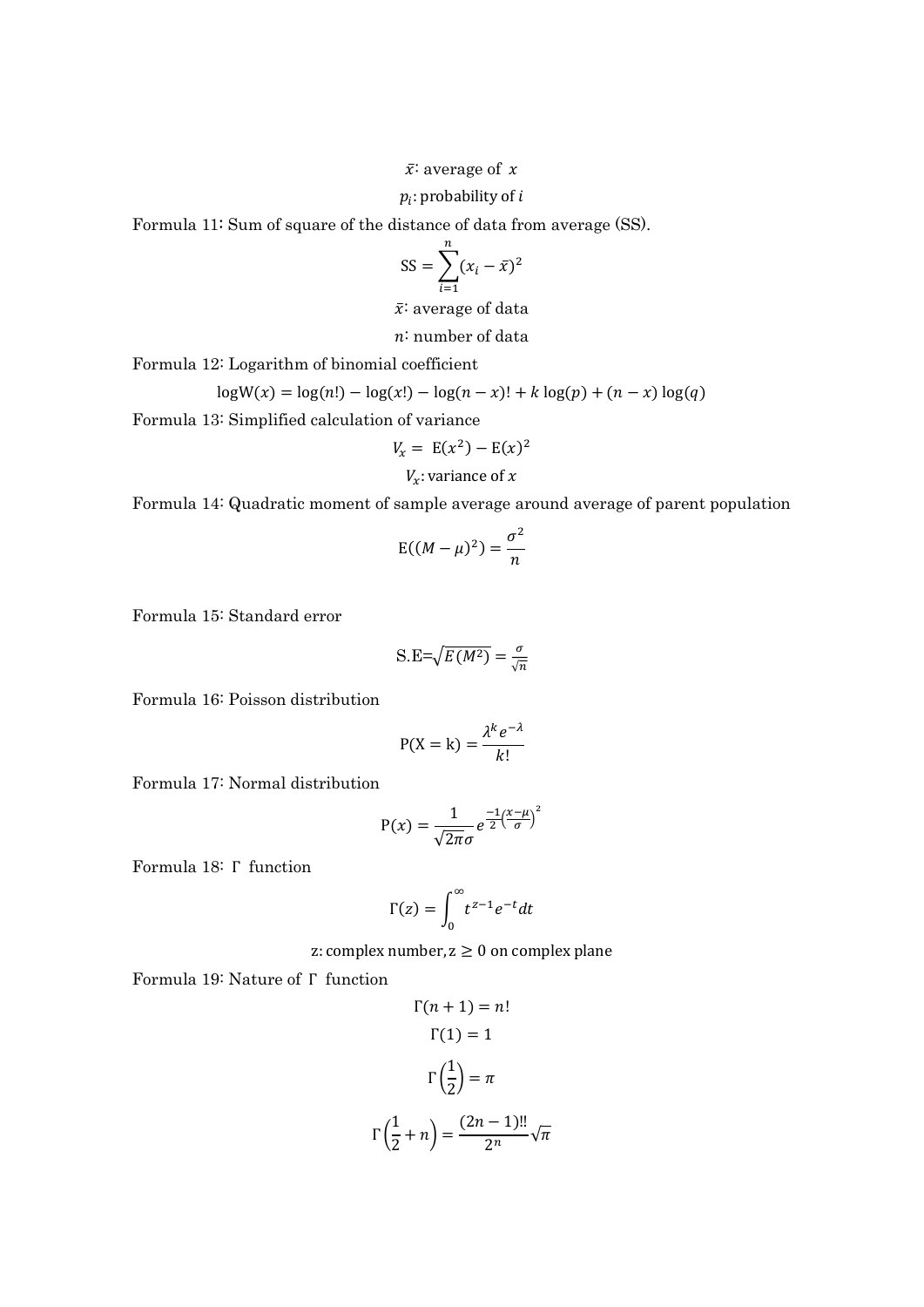Formula 20:  $\chi^2$  distribution

$$
P(\chi^{2}_{\phi}) = \frac{\chi^{2}_{\phi} \frac{\Phi}{2}^{-1}}{2^{\frac{\Phi}{2}} \Gamma(\frac{\Phi}{2})} e^{-\frac{\chi^{2}_{\phi}}{2}}
$$

ϕ: degree of freedom

Formula  $21:\chi^2$  value

$$
\chi^2 = \sum \frac{(f_i - e_i)^2}{e_i}
$$

 $f$ : observed value, e: expectation value

Formula 22: β function

$$
\beta(p,q)) = \frac{\Gamma(p)\Gamma(q)}{\Gamma(p+q)}
$$

Formula 23: Student's t distribution

$$
S(t) = \frac{1}{\sqrt{n}\beta \left(\frac{n}{2}, \frac{1}{2}\right) \left(\frac{t^2}{n^2} + 1\right)^{\frac{n}{2} + 1}}
$$

Formula 24: Student's t value

$$
t = \frac{\bar{x} - \mu}{\frac{S}{\sqrt{n}}}
$$

Formula 25: F distribution

$$
P(F) = \frac{n_1^{\frac{n_1}{2}} n_2^{\frac{n_2}{2}}}{\beta(n_1, n_2)} \cdot \frac{F^{\frac{n_1}{2}-1}}{(n_1 F + n_2)^{\frac{n_1 + n_2}{2}}}
$$

Formula 26: Definition of derivation

$$
f'(x) = \lim_{h \to 0} \frac{f(x+h) - f(x)}{h}
$$

 $f'(x)$ : derivate of  $f(x)$ 

Formula 27: Law of mean

$$
\frac{f(b)-f(a)}{b-a}=f'(c), \ (a\leq c\leq b)
$$

Formula 28: Expansion of law of mean

$$
f(x) = f(a) + (x - a)f'(c1)
$$

Formula 29: Secondary expansion of law of mean

$$
f(x) = f(a) + (x - a)f'(a) + \frac{(x - a)^2}{2}f''(a)
$$

Formula 30: Taylor expansion (1)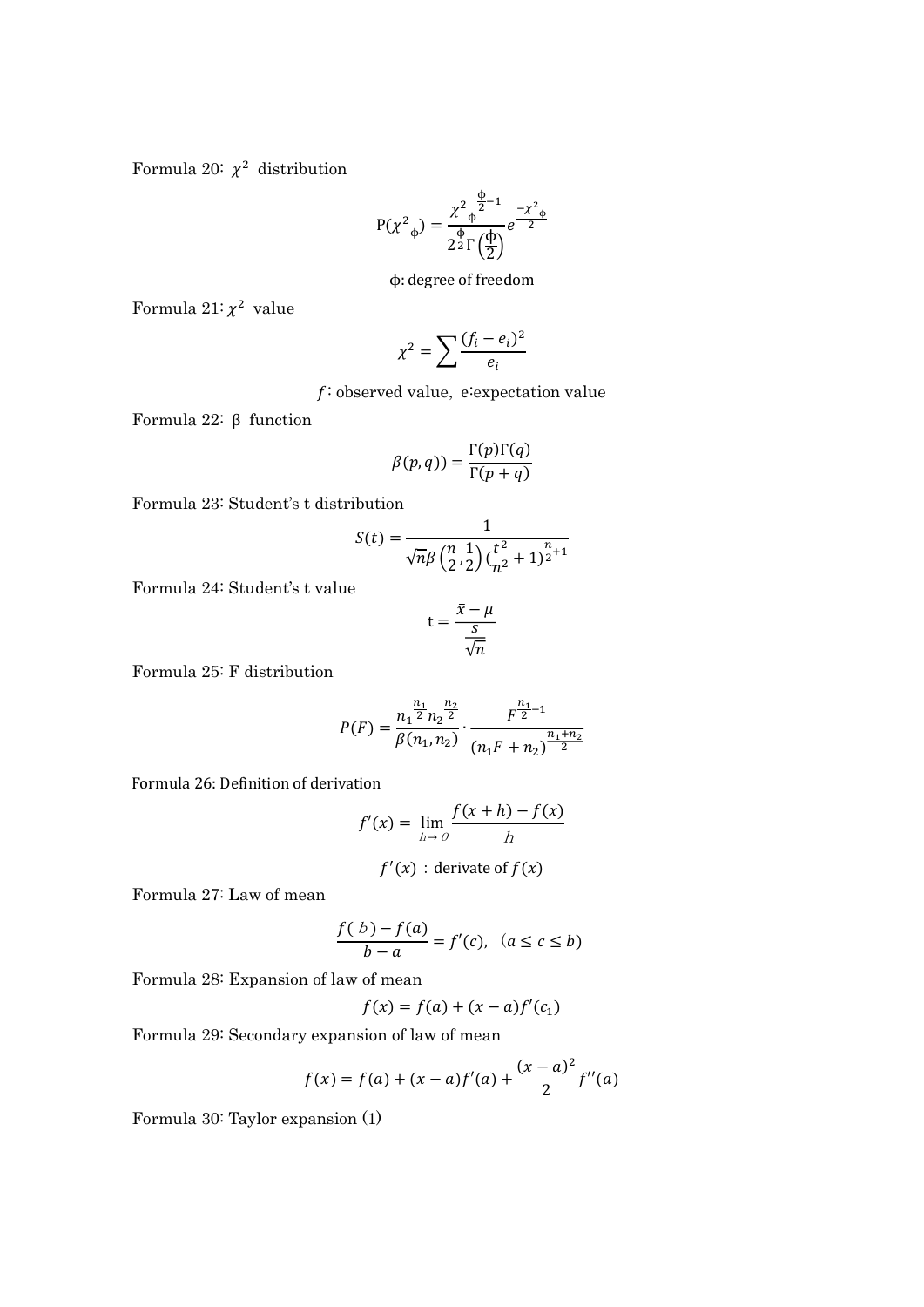$$
f(x) = f(a) + \sum_{k=1}^{n} \frac{(x-a)^k}{k!} f^{(k)}(a)
$$

Formula31: Taylor expansion (2)

$$
f(x) = f(a) + \frac{(x-a)}{1}f'(a) + \frac{(x-a)^2}{2*1}f''(a) + \frac{(x-a)^3}{3*2*1}f'''(a) + \cdots + \frac{(x-a)^n}{n!}f^{(n)}(a)
$$

Formula 32: differentiation of multiplicated function

$$
\{g(x)f(x)\}' = g(x)f'(x) + g'(x)f(x)
$$

Formula 33: Partial integration

$$
\int g'(x)f(x)dx = g(x)f(x) - \int g(x)f'(x)dx
$$

Formula 34: Napier's constant (1)

$$
e = \lim_{n \to \infty} \left( 1 + \frac{1}{n} \right)^n
$$

Formula 35: Differentiation of logarithm

$$
\frac{d\log_e x}{dx} = \frac{1}{x}
$$

Formula 36: Differentiation of exponential

$$
\frac{df(x)}{dx} = f(x)
$$

Formula 37: Napier's constant (2)

$$
1 + \lim_{n \to \infty} \sum_{k=1}^{n} \frac{1}{k!} = e
$$

Formula 38: Structure of data

$$
x_i = M + e_i
$$

M: mean e<sub>i</sub>: deviation from mean

Formula 39: total SS

$$
SS_{total} = nSS_A + mSS_B
$$

Formula 40: Variance sum of two different sample populations (combined variance)

$$
\sigma_{A+B}^2 = \frac{(m-1)\sigma_A^2 + (n-1)\sigma_B^2}{m+n-2}
$$

Formula 41: Variance of difference (combined variance)

$$
\sigma_{A-B}^2 = \frac{(m-1)\sigma_{\hat{A}}^2 + (n-1)\sigma_{\hat{B}}^2}{m+n-2}
$$

Formula 42: Paired t value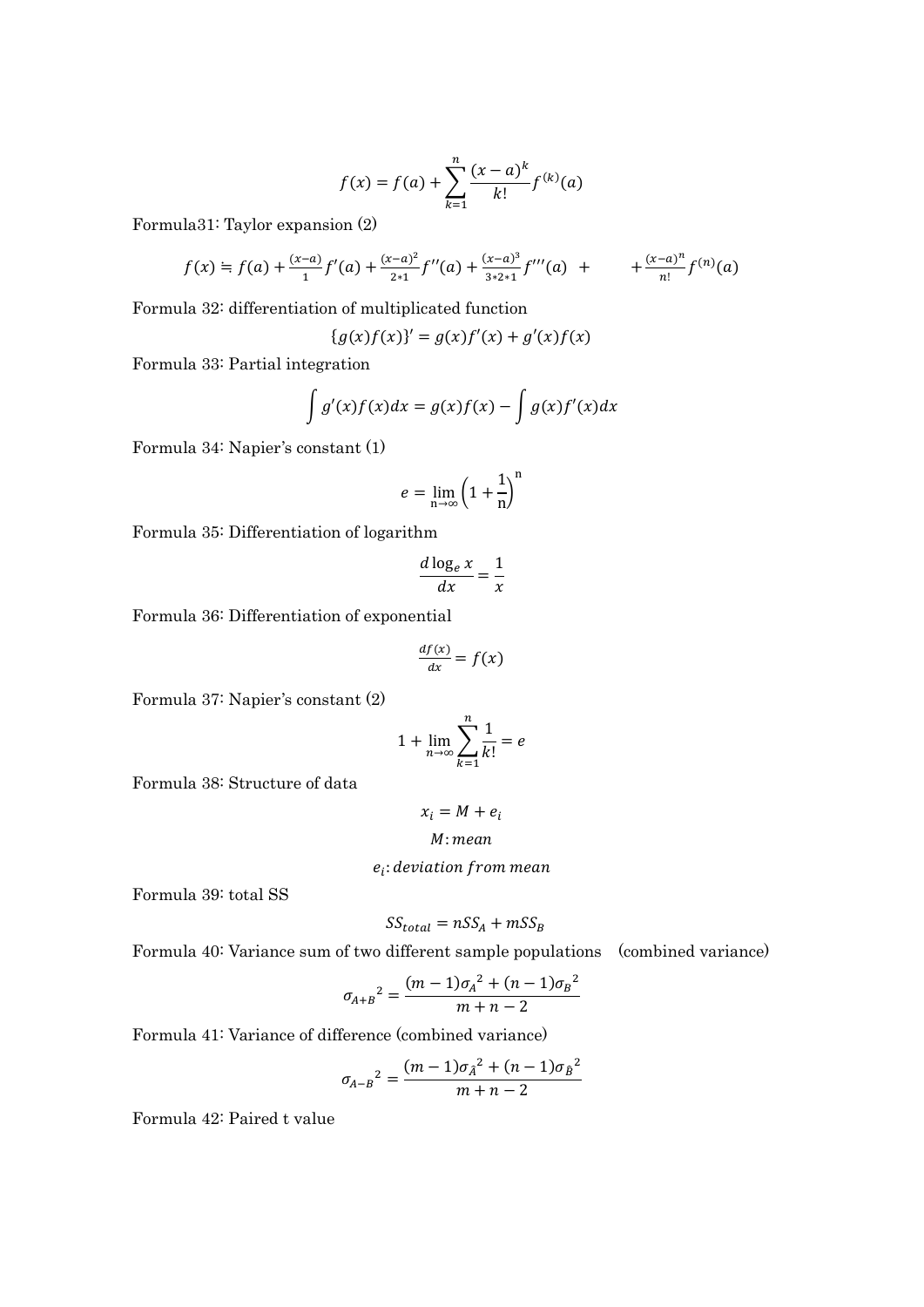$$
t = \frac{M_c}{\frac{\sigma_c}{\sqrt{n}}}
$$

Formula 43: Unpaired t value

$$
t = \frac{M_A - M_B}{\sigma_{A-B} \sqrt{\frac{1}{n_A} + \frac{1}{n_B}}}
$$

Formula 44: Contribution ration

$$
r^2 = \frac{SS_{xy}^2}{SS_xSS_y}
$$

## $r^2$ : contribution ratio

Formula 45: Coefficient of correlation

$$
r = \frac{SS_{xy}}{\sqrt{SS_x}\sqrt{SS_y}}
$$

Formula 46: Cauchy-Schwarz inequation

$$
\sqrt{\alpha^2 + \beta^2 + \gamma^2} \sqrt{\delta^2 + \varepsilon^2 + \zeta^2} \ge \alpha \delta + \beta \varepsilon + \gamma \zeta
$$

Formula 47: Observed  $\chi^2$  value

$$
\chi^2 = \sum \frac{(f_i-e_i)^2}{e_i}
$$

 $f_i$ : observed data in sub sample population i

 $e_i$ : expectation value of  $f_i$ 

Formula 48: Sum of matrixes

$$
\begin{pmatrix}\na_{11} & a_{12} & \cdots & a_{1j} & \cdots & a_{1n} \\
a_{21} & a_{22} & a_{2j} & a_{2n} \\
\vdots & \vdots & \vdots & \vdots \\
a_{i1} & a_{i1} & \cdots & a_{in} \\
\vdots & \vdots & \vdots & \vdots \\
a_{n1} & a_{2n} & \cdots & a_{nj} & \cdots & a_{nn}\n\end{pmatrix}\n+\n\begin{pmatrix}\nb_{11} & b_{12} & \cdots & b_{1j} & \cdots & b_{1n} \\
b_{21} & b_{22} & b_{2j} & b_{2n} \\
\vdots & \vdots & \vdots & \vdots \\
b_{i1} & b_{i2} & \cdots & b_{in} \\
\vdots & \vdots & \vdots & \vdots \\
b_{n1} & b_{2n} & \cdots & b_{nj} & \cdots & b_{nn}\n\end{pmatrix}
$$
\n
$$
=\n\begin{pmatrix}\na_{11} + b_{11} & \cdots & a_{1n} + b_{1n} \\
\vdots & a_{ij} + b_{ij} & \vdots \\
a_{n1} + b_{n1} & \cdots & a_{nn} + b_{nn}\n\end{pmatrix}
$$

Formula 49: multiplication of scalar to matrix

$$
\alpha \begin{pmatrix} a_{11} & \cdots & a_n \\ \vdots & a_{ij} & \vdots \\ a_{n1} & \cdots & a_{nn} \end{pmatrix} = \begin{pmatrix} \alpha a_{11} & \cdots & \alpha a_n \\ \vdots & \alpha a_{ij} & \vdots \\ \alpha a_{n1} & \cdots & \alpha a_{nn} \end{pmatrix}
$$

Formula 50: Product of matrixes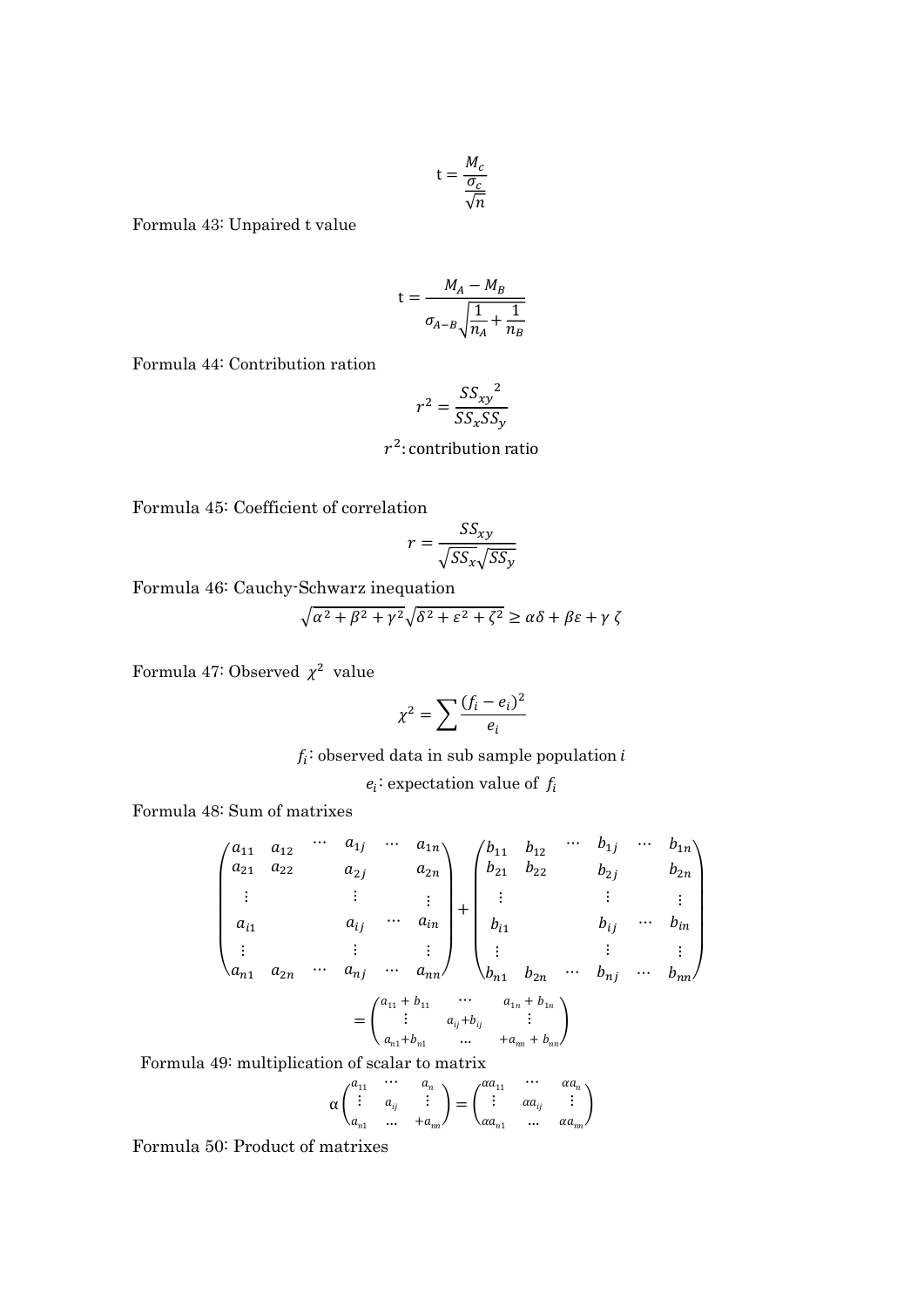$$
= \begin{pmatrix} a_{11} & a_{12} & \cdots & a_{1j} & \cdots & a_{1n} \\ a_{21} & a_{22} & a_{2j} & a_{2n} \\ \vdots & & & \vdots & \vdots \\ a_{i1} & a_{ij} & a_{in} & b_{i1} & b_{i2} & b_{i2} \\ \vdots & & & \vdots & \vdots & \vdots \\ a_{n1} & a_{2n} & \cdots & a_{nj} & \cdots & a_{nn} \end{pmatrix} \begin{pmatrix} b_{11} & b_{12} & \cdots & b_{1j} & \cdots & b_{1n} \\ b_{21} & b_{22} & b_{2j} & b_{2n} \\ \vdots & & & \vdots & \vdots \\ b_{i1} & b_{ij} & \cdots & b_{in} \\ \vdots & & & \vdots & \vdots \\ b_{n1} & b_{2n} & \cdots & b_{nj} & \cdots & b_{nn} \end{pmatrix}
$$

$$
= \begin{pmatrix} a_{11}b_{11} + \cdots a_{1k}b_{k1} \cdots + a_{1n}b_{n1} & \cdots & a_{11}b_{1j} + \cdots a_{1k}b_{kj} \cdots + a_{1n}b_{nj} \\ \vdots & & & \vdots & \vdots \\ a_{n1}b_{11} + \cdots a_{nk}b_{k1} \cdots + a_{nn}b_{n1} & \cdots & a_{n1}b_{1j} + \cdots a_{nk}b_{kn} \cdots + a_{nn}b_{nn} \end{pmatrix}
$$

Formula 51: Order of matrix calculation

$$
AB \neq BA
$$
  
(AB) $C = A(BC)$ 

Formula 52: Cofactor matrix  $(3 \times 3)$ 

When

$$
\widetilde{A} = \begin{pmatrix}\na & b & c \\
k & l & m \\
s & t & u\n\end{pmatrix}
$$

$$
\widetilde{A} = \begin{pmatrix}\n\begin{vmatrix}\nl & m \\
t & u\n\end{vmatrix} & -\begin{vmatrix}\nb & c \\
t & u\n\end{vmatrix} & \begin{vmatrix}\nb & c \\
l & m\n\end{vmatrix} \\
\begin{vmatrix}\nk & m \\
s & u\n\end{vmatrix} & \begin{vmatrix}\na & c \\
s & u\n\end{vmatrix} & -\begin{vmatrix}\na & c \\
k & m \\
s & t\n\end{vmatrix}\n\end{pmatrix}
$$

Formula 53: Inverse matrix

$$
A^{-1}=\frac{\widetilde{A}}{|A|}
$$

Formula 54: inverse matrix  $(3 \times 3)$ 

When

,

$$
A = \begin{pmatrix} a & b & c \\ k & l & m \\ s & t & u \end{pmatrix}
$$

$$
A^{-1} = \frac{1}{\begin{vmatrix} a & b & c \\ k & l & m \\ s & t & u \end{vmatrix}} \begin{pmatrix} \begin{vmatrix} l & m \\ t & u \end{vmatrix} & -\begin{vmatrix} b & c \\ t & u \end{vmatrix} & \begin{vmatrix} b & c \\ l & m \end{vmatrix} \\ \begin{vmatrix} k & m \\ s & u \end{vmatrix} & \begin{vmatrix} a & c \\ s & u \end{vmatrix} & -\begin{vmatrix} a & c \\ k & m \end{vmatrix} \\ \begin{vmatrix} k & l \\ s & t \end{vmatrix} & -\begin{vmatrix} a & b \\ s & t \end{vmatrix} & \begin{vmatrix} a & b \\ k & l \end{vmatrix} \end{pmatrix}
$$

Formula 55: Cofactor expansion

$$
\sum_{i=1}^{n} a_{ij} a^{ij} = a_{1j} a^{1j} + a_{2j} a^{2j} + \dots + a_{nj} a^{nj} = \begin{vmatrix} a_{11} & a_{12} & \cdots & a_{1n} \\ a_{21} & a_{22} & \cdots & a_{2n} \\ \vdots & \vdots & \ddots & \vdots \\ a_{n1} & a_{n2} & \cdots & a_{nn} \end{vmatrix}
$$

$$
j = 1, 2, \cdots, n
$$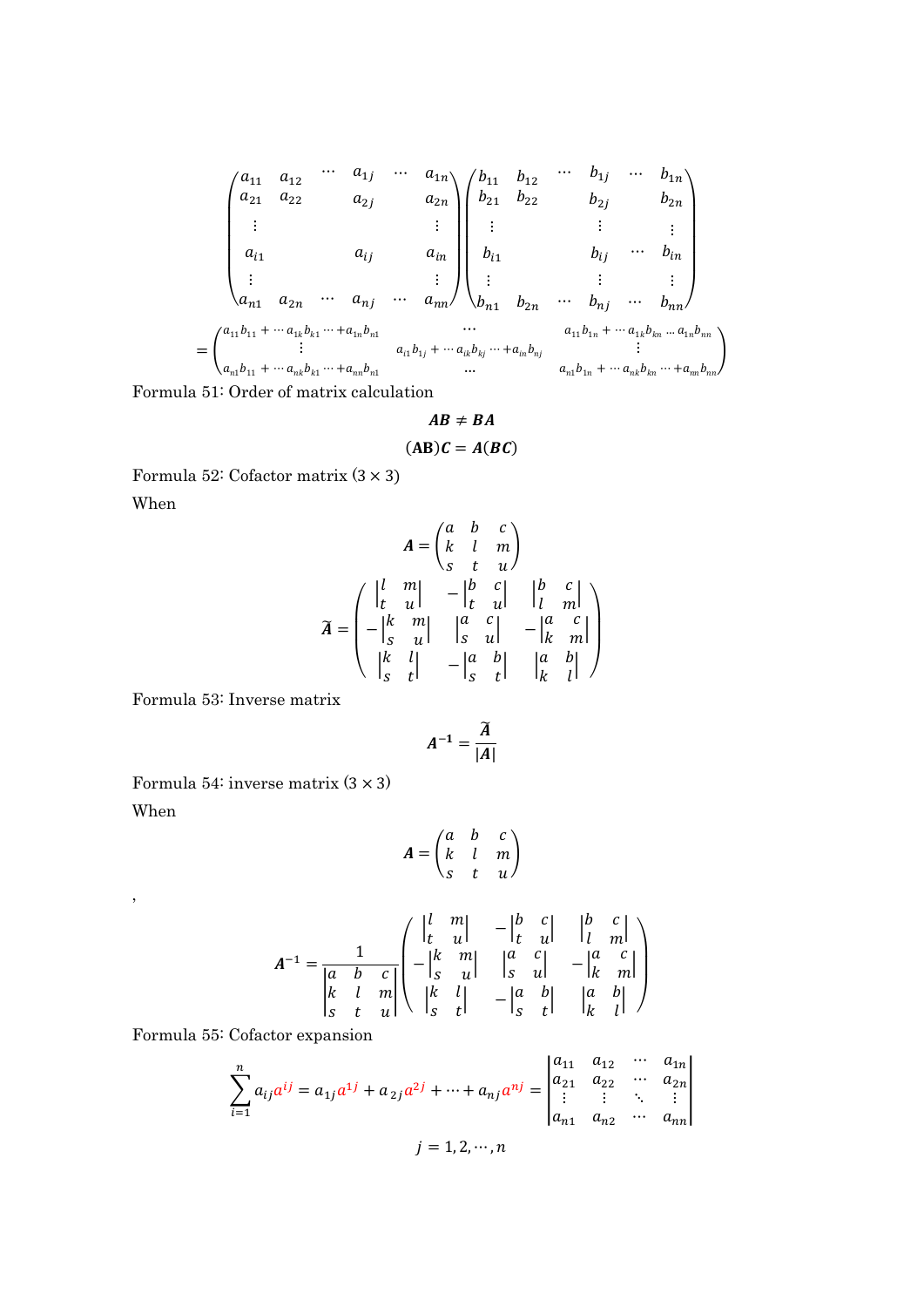Formula 56: Cramer's rule

When

$$
A = \begin{pmatrix} a_{11} & a_{12} & \cdots & a_{1n} \\ a_{21} & a_{22} & \cdots & a_{2n} \\ \vdots & \vdots & \ddots & \vdots \\ a_{n1} & a_{n2} & \cdots & a_{nn} \end{pmatrix} \quad \boldsymbol{X} = \begin{pmatrix} x_1 \\ x_2 \\ \vdots \\ x_n \end{pmatrix} \quad \boldsymbol{b} = \begin{pmatrix} b_1 \\ b_2 \\ \vdots \\ b_n \end{pmatrix}
$$

and

,

$$
AX = b
$$

$$
x_i = \frac{|A_i|}{|A|}
$$

Here, definition of  $A_i$  is as follow.

$$
A_i = \begin{pmatrix} a_{1,1} & \cdots & a_{1,i-1} & b_1 & a_{1,i+1} & \cdots & a_{1,n} \\ a_{2,1} & \cdots & a_{2,i-1} & b_2 & a_{2,i+1} & \cdots & a_{2,n} \\ \vdots & \vdots & \vdots & \vdots & & \vdots \\ a_{n,1} & \cdots & a_{n,i-1} & b_n & a_{n,i+1} & \cdots & a_{n,n} \end{pmatrix}
$$

Formula 57: Eigen Formula

$$
\begin{vmatrix} a_{11} - \lambda & a_{12} & \cdots & a_{1n} \\ a_{21} & a_{22} - \lambda & \cdots & a_{2n} \\ \vdots & \vdots & \ddots & \vdots \\ a_{n1} & a_{n2} & \cdots & a_{nn} - \lambda \end{vmatrix} = 0
$$

Formula 58: Products of partial matrixes

 $\mathbf{A}$ 

$$
A = \begin{pmatrix} a_{11} & A_{12} \\ a_{21} & A_{22} \end{pmatrix}
$$
  
\n
$$
A = \begin{pmatrix} a_{11} & \cdots & a_{1q} \\ a_{p1} & \cdots & a_{pq} \\ a_{p+11} & \cdots & a_{pq} \\ \vdots & A_{21} & \vdots \\ a_{n1} & \cdots & a_{nq} \end{pmatrix} \begin{pmatrix} a_{1q+1} & \cdots & a_{1n} \\ a_{pq+1} & \cdots & a_{pn} \\ a_{p+1q+1} & \cdots & a_{p+1q+1} \\ \vdots & A_{21} & \vdots & \vdots \\ a_{nq} & a_{nq+1} & \cdots & a_{nq+1q+1} \\ \vdots & \vdots & \vdots & \vdots \\ a_{nq+1} & \cdots & a_{nq+1} \end{pmatrix}
$$
  
\n
$$
B = \begin{pmatrix} b_{11} & \cdots & b_{1p} \\ b_{21} & b_{22} \end{pmatrix}
$$
  
\n
$$
B = \begin{pmatrix} b_{11} & \cdots & b_{1p} \\ b_{11} & \cdots & b_{qp} \\ b_{q+11} & \cdots & b_{q+1p} \\ \vdots & \vdots & \vdots \\ b_{n1} & B_{21} & b_{np} \end{pmatrix}
$$
  
\n
$$
B = \begin{pmatrix} b_{11} & \cdots & b_{1p} \\ b_{11} & \cdots & b_{1p} \\ b_{11} & \cdots & b_{q+1p} \\ \vdots & \vdots & \vdots \\ b_{n1} & B_{n1} & b_{n1} \end{pmatrix}
$$
  
\n
$$
b_{n1} & b_{n2} & \cdots & b_{nn} \end{pmatrix}
$$

 $AB = \begin{pmatrix} A_{11} & A_{12} \\ A & A \end{pmatrix}$  $\begin{pmatrix} A_{11} & A_{12} \ A_{21} & A_{22} \end{pmatrix} \begin{pmatrix} B_{11} & B_{12} \ B_{21} & B_{22} \end{pmatrix} = \begin{pmatrix} A_{11}B_{11} + A_{12}B_{21} & A_{11}B_{12} + A_{12}B_{22} \ A_{21}B_{11} + A_{22}B_{21} & A_{21}B_{12} + A_{22}B_{22} \end{pmatrix}$  $A_{21}B_{11} + A_{22}B_{21}$   $A_{21}B_{12} + A_{22}B_{22}$ 

 $b_{n p+1}$ <sup> $\leftarrow \cdots$ </sup>  $b_{n n}$ 

 $b_{n1}$  **D** 21  $b_{n p}$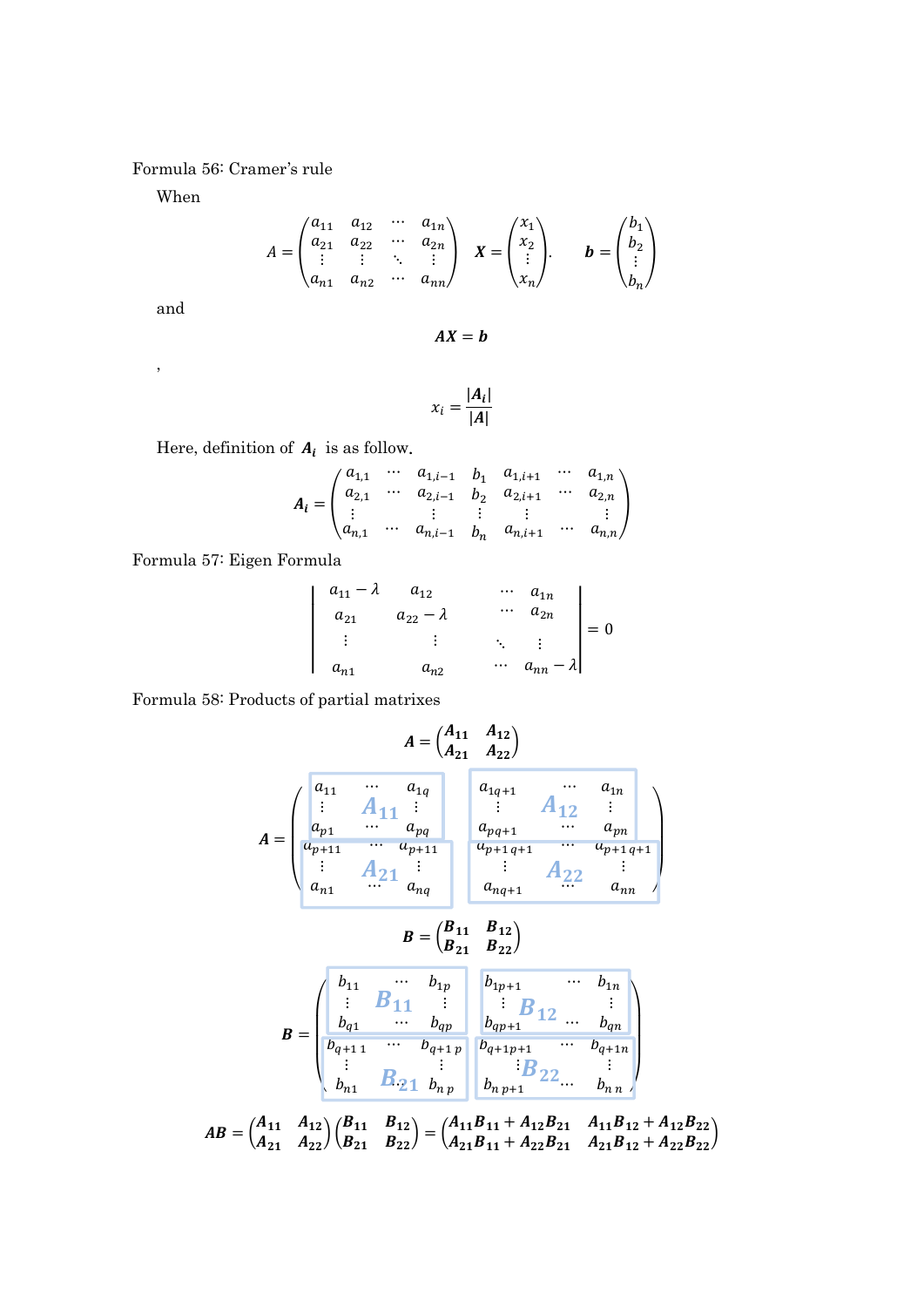$A_{11}B_{11} + A_{12}B_{21}$ :  $p \times p$  square matrix

$$
A_{21}B_{12} + A_{22}B_{22}
$$
:  $(n-p) \times (n-p)$  square matrix

Formula 59: Similarity of matrixes

$$
C=P^{-1}DP
$$

Formula 60: Diagonalization

$$
Q^{-1}CQ = D = \begin{pmatrix} \lambda_1 & 0 & \cdots & 0 \\ 0 & \lambda_2 & \cdots & 0 \\ 0 & 0 & \ddots & 0 \\ 0 & 0 & 0 & \lambda_p \end{pmatrix}
$$

Formula 61: Spectral decomposition

$$
A = \lambda_1 e_1 e_1^T + \lambda_2 e_2 e_2^T + \dots + \lambda_p e_p e_p^T
$$
  
or  

$$
A = \sum_{i=1}^p \lambda_i e_i e_i^T
$$

 $e_i$ : unit vector of eigenvector,

 $e_i \perp e_j$ 

Formula 62: Power method of matrix

$$
A^m = P A^m P^{-1}
$$

Formula 63: Maximum and minimum in quadratic form

When symmetric matrix  $A$  is positive definite

$$
\max_{x\neq 0} \frac{x^T A x}{x^T x} = \lambda_1
$$

Similarly,

$$
\min_{x \neq 0} \frac{x^T A x}{x^T x} = \lambda_p
$$
  

$$
\Lambda = \begin{pmatrix} \lambda_1 & 0 & \cdots & 0 \\ 0 & \lambda_2 & \cdots & 0 \\ \vdots & \vdots & \ddots & \vdots \\ 0 & 0 & \cdots & \lambda_p \end{pmatrix}
$$
  

$$
\lambda_1 \ge \lambda_2 \ge \cdots \ge \lambda_p > 0
$$

Formula 64: Cauchy Schwarz's inequation

$$
(a_1b_1 + a_2b_2 + \dots + a_pb_p)^2 \le (a_1^2 + a_2^2 + \dots + a_p^2)(b_1^2 + b_2^2 + \dots + b_p^2)
$$

Formula 65: Expansion of Cauchy Schwarz's inequation

$$
(\alpha^T B \alpha)(\beta^T B^{-1} \beta) \ge (\alpha^T \beta)^2
$$
  
When  

$$
B^{\frac{1}{2}} \alpha = c B^{-\frac{1}{2}} \beta E,
$$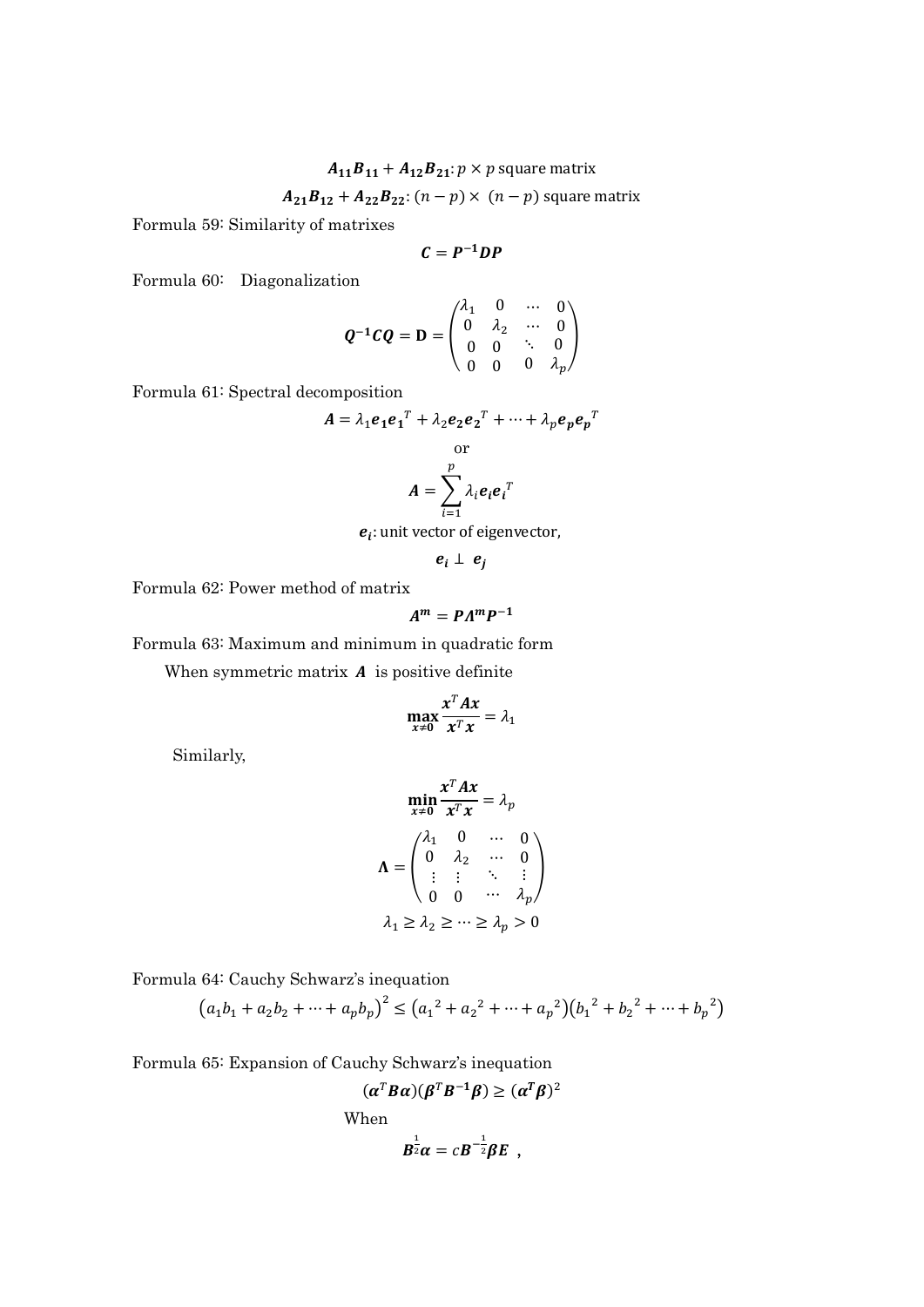$$
(\alpha^T B \alpha)(\beta^T B^{-1} \beta) \geq (\alpha^T \beta)^2
$$

Formula 66 Method of Lagrange multiplier

$$
\frac{\partial L(x,\lambda)}{\partial(x,\lambda)} = \begin{pmatrix}\n\frac{\partial L(x,\lambda)}{\partial x_1} \\
\vdots \\
\frac{\partial L(x,\lambda)}{\partial x_p} \\
\frac{\partial L(x,\lambda)}{\partial x}\n\end{pmatrix}
$$
\n
$$
L(x,\lambda) = f(x) - \lambda g(x)
$$
\n
$$
x = \begin{pmatrix} x_1 \\ \vdots \\ x_p \end{pmatrix}
$$

Formula 67: Variance and covariance matrix

$$
\Sigma = \frac{1}{n} \begin{pmatrix} \sum_{k=1}^{n} c_{1k} c_{1k} & \sum_{k=1}^{n} c_{1k} c_{2k} & \cdots & \sum_{k=1}^{n} c_{1k} c_{pk} \\ \sum_{k=1}^{n} c_{2k} c_{1k} & \sum_{k=1}^{n} c_{2k} c_{2k} & \cdots & \sum_{k=1}^{n} c_{2k} c_{pk} \\ \vdots & \vdots & \ddots & \vdots \\ \sum_{k=1}^{n} c_{pk} c_{1k} & \sum_{k=1}^{n} c_{pk} c_{2k} & \cdots & \sum_{k=1}^{n} c_{pk} c_{pk} \end{pmatrix} = \begin{pmatrix} \sigma_{11} & \sigma_{12} & \cdots & \sigma_{1p} \\ \sigma_{21} & \sigma_{22} & \cdots & \sigma_{2p} \\ \vdots & \vdots & \ddots & \vdots \\ \sigma_{p1} & \sigma_{p2} & \cdots & \sigma_{p2} \end{pmatrix}
$$

Formula 68: Correlation matrix

$$
\rho = \begin{pmatrix}\n\frac{\sigma_{11}}{\sqrt{\sigma_{11}}\sqrt{\sigma_{11}}} & \frac{\sigma_{12}}{\sqrt{\sigma_{11}}\sqrt{\sigma_{22}}} & \cdots & \frac{\sigma_{1p}}{\sqrt{\sigma_{11}}\sqrt{\sigma_{pp}}}\\
\frac{\sigma_{21}}{\sqrt{\sigma_{22}}\sqrt{\sigma_{11}}} & \frac{\sigma_{22}}{\sqrt{\sigma_{22}}\sqrt{\sigma_{22}}} & \cdots & \frac{\sigma_{2p}}{\sqrt{\sigma_{22}}\sqrt{\sigma_{pp}}}\\
\vdots & \vdots & \ddots & \vdots\\
\frac{\sigma_{p1}}{\sqrt{\sigma_{pp}}\sqrt{\sigma_{11}}} & \frac{\sigma_{p2}}{\sqrt{\sigma_{pp}}\sqrt{\sigma_{22}}} & \cdots & \frac{\sigma_{pp}}{\sqrt{\sigma_{pp}}\sqrt{\sigma_{pp}}}\n\end{pmatrix}
$$
\n
$$
= \begin{pmatrix}\n1 & \rho_{12} & \cdots & \rho_{1p} \\
\rho_{21} & 1 & \cdots & \rho_{2p} \\
\vdots & \vdots & \ddots & \vdots \\
\rho_{p1} & \rho_{p2} & \cdots & 1\n\end{pmatrix}
$$

Formula 69: Relation among variance covariance matrix  $(\Sigma)$ , correlation matrix  $(\rho)$ and variance matrix  $(V)$ .

$$
V^{\frac{1}{2}} \rho V^{\frac{1}{2}} = \Sigma
$$

$$
V^{-\frac{1}{2}} \Sigma V^{-\frac{1}{2}} = \rho
$$

Formula 70: Mahalanobis' Distance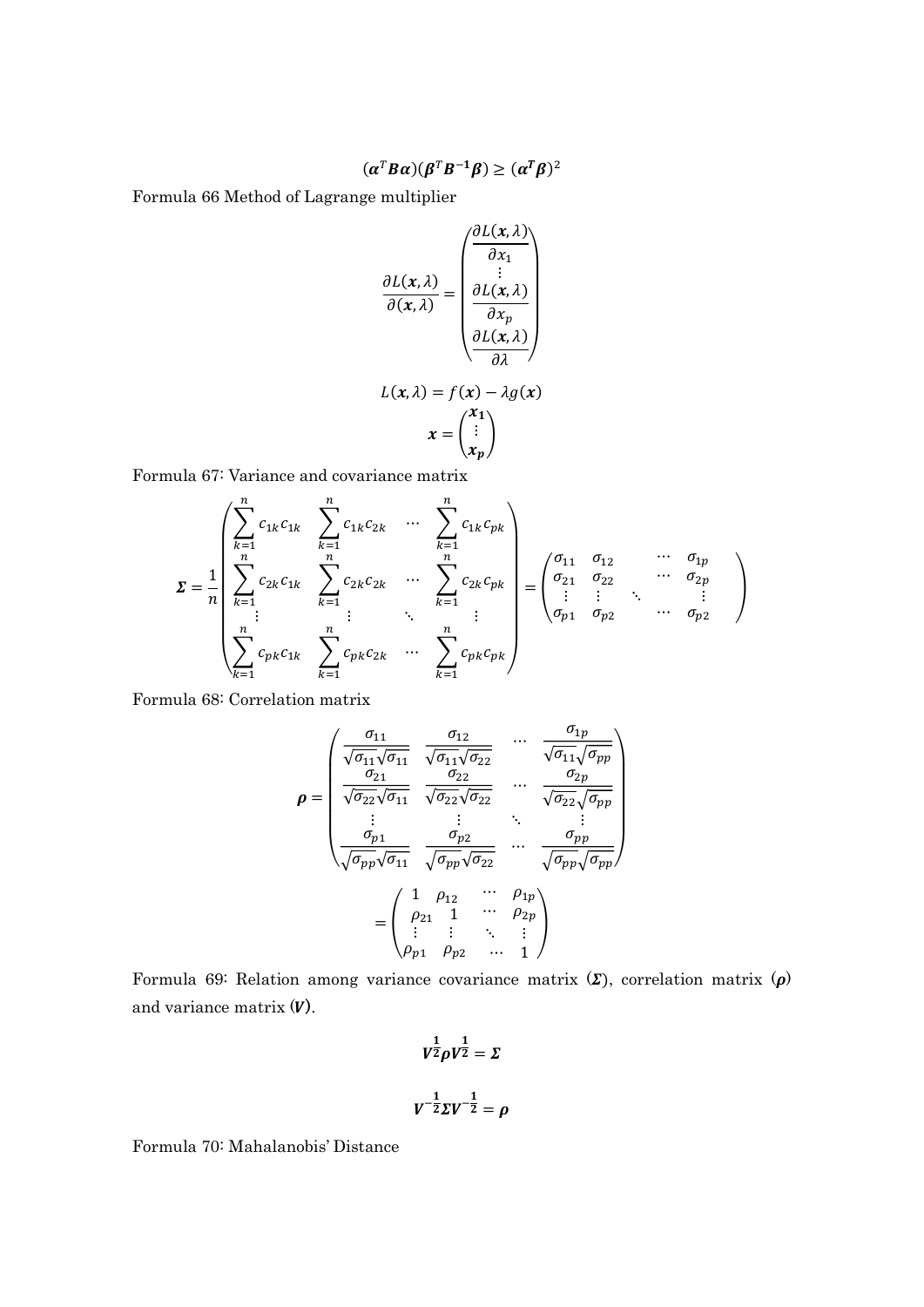$$
D_{a-b} = \sqrt{(a-b)^T \Sigma^{-1} (a-b)}
$$
  
( $\Sigma$ : variance covariance matrix)

Formula 71: Pseudo-inverse matrix

$$
X^{\#}=(X^TX)^{-1}X^T
$$

Formula 72: Singular value decomposition

$$
M = U\Sigma V^{T}
$$
  
\nwhen  $p < n$   
\n
$$
\Sigma = \begin{pmatrix} Y_{1} & 0 & \cdots & 0 & 0 & \cdots & 0 \\ 0 & Y_{2} & \cdots & 0 & 0 & \cdots & 0 \\ \vdots & \vdots & \ddots & 0 & 0 & \cdots & 0 \\ 0 & 0 & \cdots & Y_{p} & 0 & \cdots & 0 \end{pmatrix}_{p \times n}
$$
  
\nwhen  $p > n$   
\n
$$
\Sigma = \begin{pmatrix} Y_{1} & 0 & \cdots & 0 \\ 0 & Y_{2} & \cdots & 0 \\ \vdots & \vdots & \ddots & \vdots \\ 0 & 0 & \cdots & Y_{n} \\ 0 & 0 & \cdots & 0 \\ \vdots & \vdots & \ddots & \vdots \end{pmatrix}
$$

Formula 73: multiple linear regression

$$
Y = \begin{pmatrix} y_1 \\ \vdots \\ y_n \end{pmatrix}, \qquad X_{+1} = \begin{pmatrix} 1 & x_{11} & \cdots & x_{1p} \\ \vdots & \vdots & \ddots & \vdots \\ 1 & x_{n1} & \cdots & x_{np} \end{pmatrix}, \qquad A_{+1} = \begin{pmatrix} a_0 \\ a_1 \\ \vdots \\ a_p \end{pmatrix}, \qquad E = \begin{pmatrix} e_1 \\ \vdots \\ e_n \end{pmatrix}
$$

$$
Y = X_{+1}A_{+1} + E
$$

$$
A_{+1} = X_{+1}^{\#}Y
$$

 $\Delta$ 

0

0

⋯

 $0^{ / r}$ 

 $p\times$ n

Formula 74: Partial correlation

$$
R^{-1} = \frac{1}{|R|} \begin{pmatrix} \frac{SS_{yy}SS_{zz} - SS_{yz}^2}{SS_{yy}SS_{zz}} & \frac{SS_{yz}SS_{zx} - SS_{xy}SS_{zz}}{\sqrt{SS_{yy}}\sqrt{SS_{xx}SS_{zz}}} & \frac{SS_{xy}SS_{yz} - SS_{xz}SS_{yy}}{\sqrt{SS_{xx}\sqrt{SS_{zx}}SS_{zy}}} \\ \frac{SS_{yz}SS_{zx} - SS_{xy}SS_{zz}}{\sqrt{SS_{yy}\sqrt{SS_{xx}SS_{zz}}} & \frac{SS_{zz}SS_{xx} - SS_{zx}^2}{SS_{zx}SS_{xx}} & \frac{SS_{xy}SS_{zx} - SS_{yz}SS_{xx}}{\sqrt{SS_{yy}\sqrt{SS_{zz}SS_{xx}}}} \\ \frac{SS_{xy}SS_{yz} - SS_{xz}SS_{yy}}{\sqrt{SS_{xx}\sqrt{SS_{zz}SS_{yy}}} & \frac{SS_{xy}SS_{zx} - SS_{yz}SS_{xx}}{\sqrt{SS_{yy}\sqrt{SS_{zz}SS_{xx}}}} & \frac{SS_{xx}SS_{yy} - SS_{xy}^2}{SS_{xx}SS_{yy}} \\ \frac{1}{r^{xy} - r^{xy} - r^{yz}}{r^{yz} - r^{zz}} & \frac{1}{r^{xy} - r^{xy}} \\ r_{xy/z} = \frac{1}{r^{yx} - r^{xy} - r^{xy}} \end{pmatrix}
$$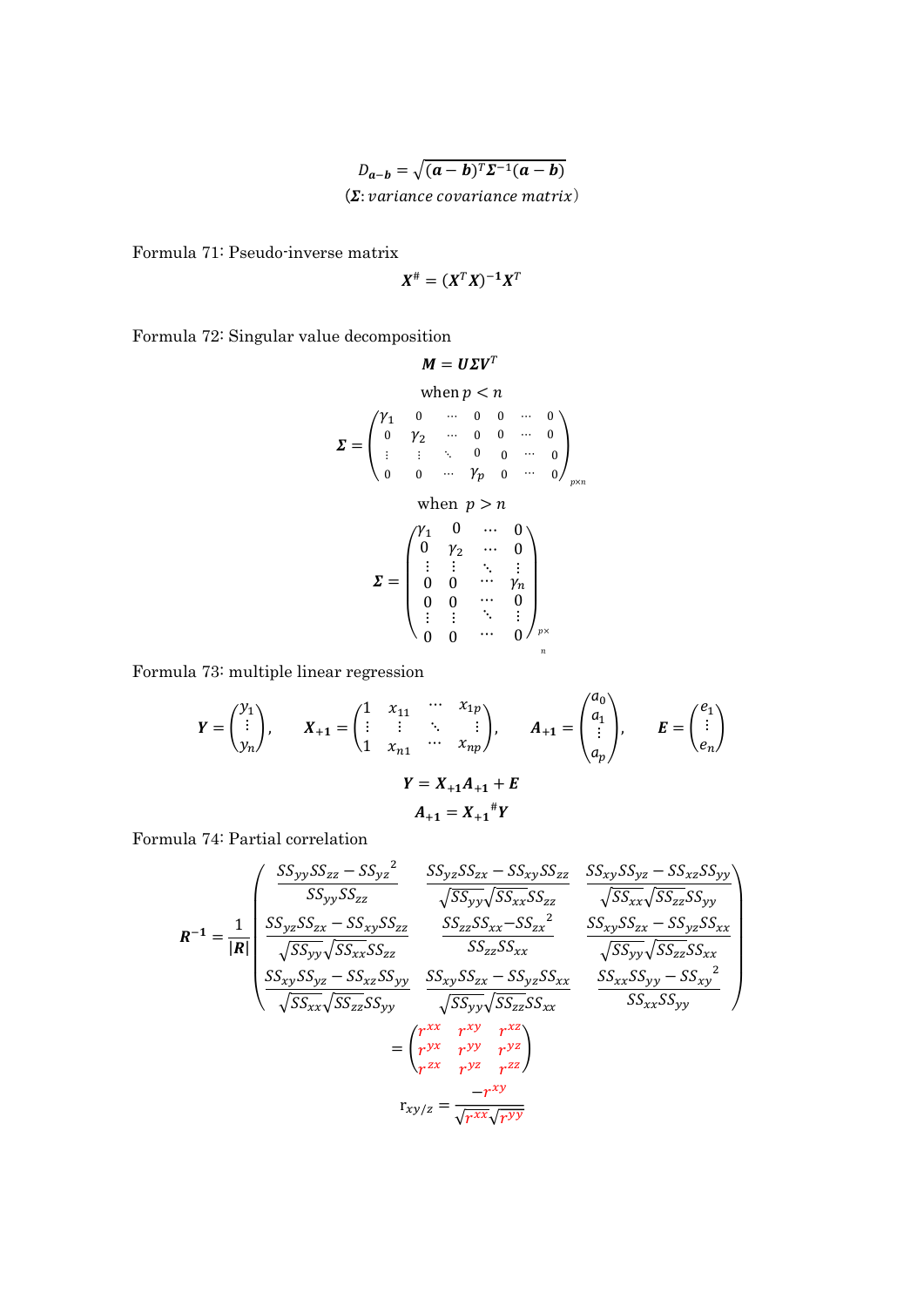$$
\mathbf{r}_{ij/rest} = = \frac{-r^{ij}}{\sqrt{r^{ii}}\sqrt{r^{jj}}}
$$

Formula 75: Linear discrimination analysis

$$
M = \begin{pmatrix} \sum_{k=1}^{m} n_k \mu_{k1}^{2} & \sum_{k=1}^{m} n_k \mu_{k1} \mu_{k2} & \cdots & \sum_{k=1}^{m} n_k \mu_{k1} \mu_{k2} \\ \sum_{k=1}^{m} n_k \mu_{k2} \mu_{k1} & \sum_{k=1}^{m} n_k \mu_{k2}^{2} & \cdots & \sum_{k=1}^{m} n_k \mu_{k2} \mu_{kp} \\ \vdots & \vdots & \ddots & \vdots \\ \sum_{k=1}^{m} n_k \mu_{kp} \mu_{k1} & \sum_{k=1}^{m} n_k \mu_{kp} \mu_{k2} & \cdots & \sum_{k=1}^{m} n_k \mu_{kp}^{2} \end{pmatrix}
$$

$$
V = \begin{pmatrix} \sum_{k=1}^{m} \sum_{i=1}^{n_k} m_{ki} \, ^2 & \sum_{k=1}^{m} \sum_{i=1}^{n_k} m_{ki1} m_{ki2} \, & \cdots & \sum_{k=1}^{m} \sum_{i=1}^{n_k} m_{ki} \, m_{kip} \\ \sum_{k=1}^{m} \sum_{i=1}^{n_k} m_{ki2} m_{ki1} & \sum_{k=1}^{m} \sum_{i=1}^{n_k} m_{ki2} \, ^2 & \cdots & \sum_{k=1}^{m} \sum_{i=1}^{n_k} m_{ki2} m_{kip} \\ \sum_{k=1}^{m} \sum_{i=1}^{n_k} m_{kip} m_{ki} & \sum_{k=1}^{m} \sum_{i=1}^{n_k} m_{kip} m_{ki2} \, & \cdots & \sum_{k=1}^{m} \sum_{i=1}^{n_k} m_{kip}^2 \\ f(A) = \left( \frac{SS_{subpopulation}}{\sum_{k=1}^{m} SS_k} \right) = \frac{A^T M A}{A^T V A} \\ \frac{df(A)}{dA} = 0 \end{pmatrix}
$$

Formula 76: Centralizing matrix

$$
G = \begin{pmatrix} 1 - \frac{1}{n} & -\frac{1}{n} & \cdots & -\frac{1}{n} \\ -\frac{1}{n} & 1 - \frac{1}{n} & \cdots & -\frac{1}{n} \\ \vdots & \vdots & \ddots & \vdots \\ -\frac{1}{n} & -\frac{1}{n} & \cdots & 1 - \frac{1}{n} \end{pmatrix}
$$

Formula 77: Multidimensional scaling method

$$
-\frac{1}{2}G_nD^2G_n = P\Lambda^{\frac{1}{2}}\left(P\Lambda^{\frac{1}{2}}\right)^T
$$

$$
Y = P\Lambda^{\frac{1}{2}}
$$

Formula 78: Jensen's inequality,

$$
f\big(Ex(x)\big)\geq Ex\big(f(x)\big)
$$